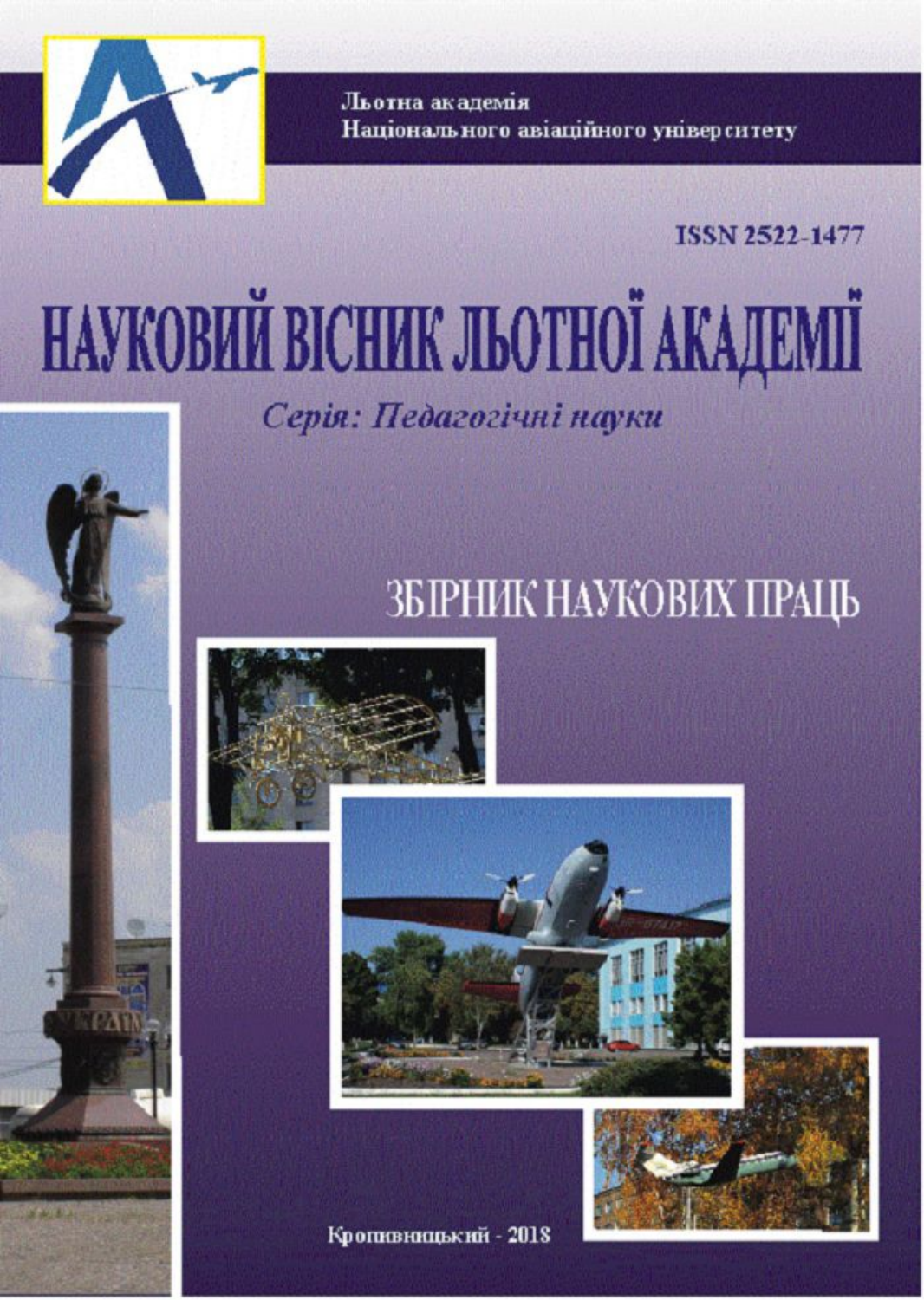## **МІНІСТЕРСТВО ОСВІТИ І НАУКИ УКРАЇНИ** НАЦІОНАЛЬНИЙ АВІАЦІЙНИЙ УНІВЕРСИТЕТ

ЛЬОТНА АКАДЕМІЯ НАЦІОНАЛЬНОГО АВІАЦІЙНОГО УНІВЕРСИТЕТУ

**ISSN 2522-1477** 

## НАУКОВИЙ ВІСНИК ЛЬОТНОЇ АКАДЕМІЇ

## Серія: Педагогічні науки

Збірник наукових праць

ВИПУСК 3

Кропивницький 2018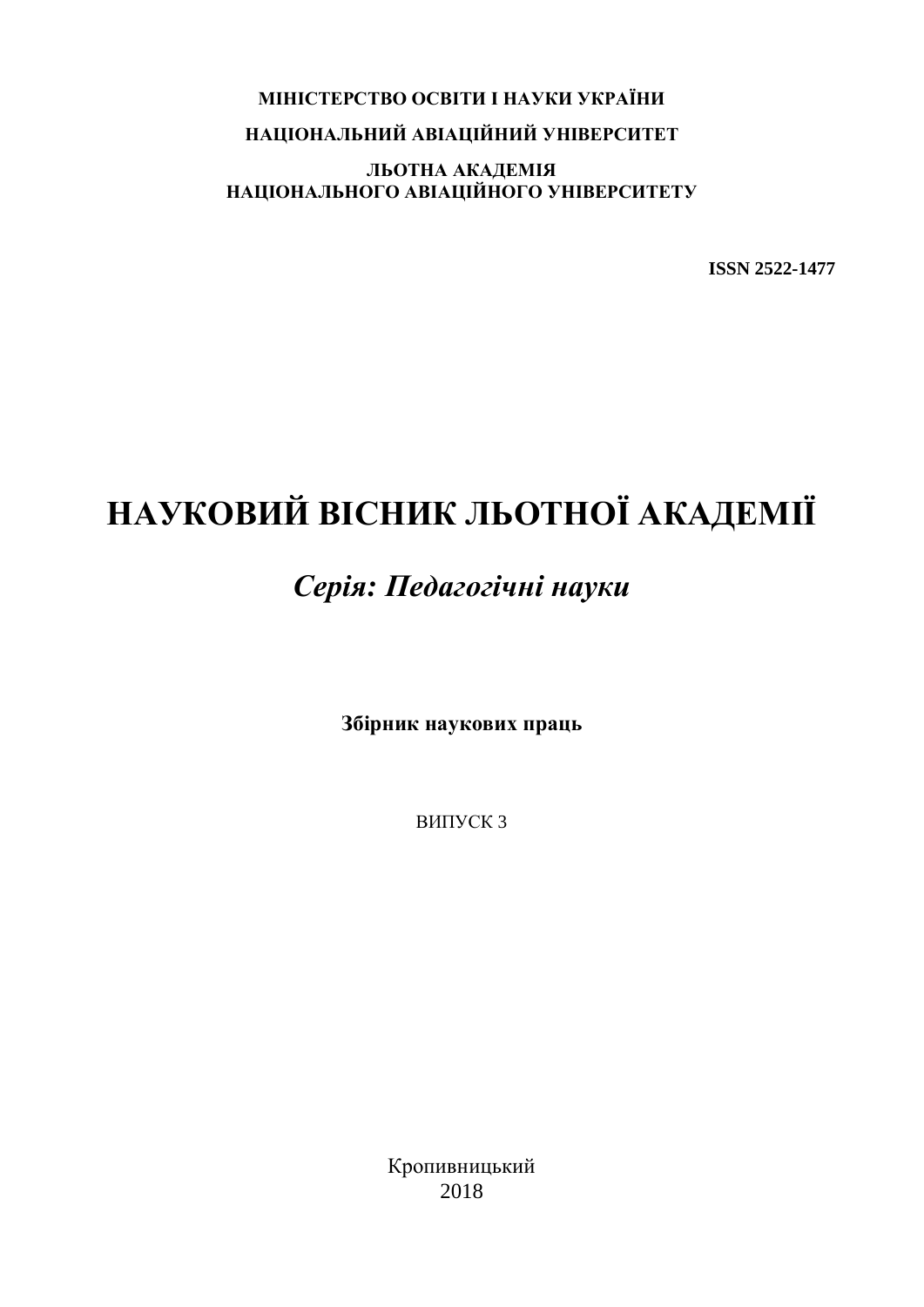$36$ iрник наукових праиь затверджено Вченою радою Льотної академії Національного авіаційного університету  $(npomoko\pi \n\leq 10 \text{ e}i\partial 06.12.2017 \text{ p.})$  ma Вченою радою Національного авіаційного університету  $(n\nu_{\text{EM}} \times \text{OM} \times \text{OM} \times 2 \text{ E} \times \text{OM} \times 2 \text{ O} \times 2 \text{ O} \times 2 \text{ O} \times 2 \text{ O} \times 2 \text{ O} \times 2 \text{ O} \times 2 \text{ O} \times 2 \text{ O} \times 2 \text{ O} \times 2 \text{ O} \times 2 \text{ O} \times 2 \text{ O} \times 2 \text{ O} \times 2 \text{ O} \times 2 \text{ O} \times 2 \text{ O} \times 2 \text{ O} \times 2 \text{ O} \times 2 \text{ O} \times 2 \text{ O}$ 

 $C$ відоитво про державну реєстрацію лрукованого засобу масової інформації КВ № 22644-12544Р віл 26.04.2017 року Міністерства юстиції України

Збірник включено до Переліку наукових фахових видань України Наказом МОН України  $\varepsilon$ *iд* 4 *к* $\varepsilon$ *imня* 2018  $p$ . № 326

Збірник реферується Українським реферативним журналом «Джерело» (засновники: *Институт проблем реєстрації інформації НАН України, Національна бібліотека України iмені В.І. Вернадського*), Google Scholar.

#### **Репензенти:**

Сущенко Т.І. – доктор педагогічних наук, професор Марусинець М.М. – доктор педагогічних наук, професор

Науковий вісник Льотної академії. Серія: Педагогічні науки: зб.наук.пр. / [редкол.: Т.С. Плачинда (голов.ред.) та ін.). – Кропивницький: ЛА НАУ, 2018. – Вип. 3. – 352 с.

У Науковому віснику Льотної академії. Серія: Педагогічні науки вілображені статті авторів, що сприяють вирішенню існуючих проблем професійної підготовки фахівців різних галузей, аналізу зарубіжного досвіду фахової підготовки та інноваційні підходи до професійної освіти у контексті євроінтеграції.

Публікації видання адресовані науковцям і практикам у галузі педагогіки. Збірник наукових праць буде корисним студентам (курсантам), магістрам, аспірантам та всім зацікавленим особам.

Редакційна колегія публікує статті у авторській редакції. Автори несуть відповідальність за достовірність інформації, точність фактів, цитат, інших відомостей.

При використанні матеріалів, опублікованих у науковому віснику, збереження авторських прав обов'язкове.

> Адреса редакційної колегії: 25005 м. Кропивницький, вул. Добровольського, 4 тел. 39-44-34; e-mail kafedra.kla.nau@ukr.net

**ISSN 2522-1477**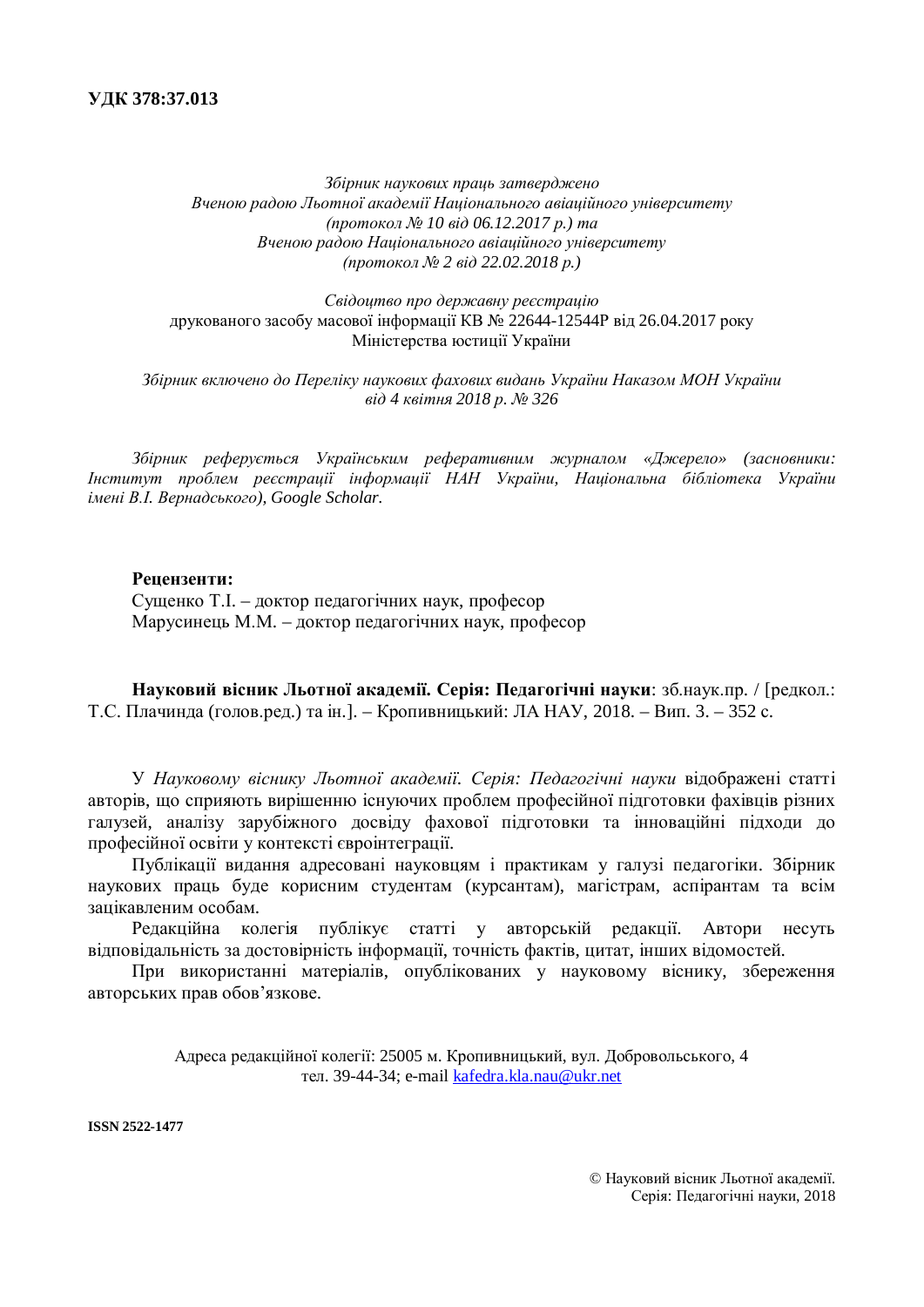## РЕДАКЦІЙНА КОЛЕГІЯ

## $\Gamma$ оловний редактор

| Плачинда<br>Тетяна<br>Степанівна    | Льотна академія<br>Національного<br>авіаційного<br>університету                                                      | завідувач кафедри<br>професійної<br>педагогіки та<br>соціально-<br>гуманітарних наук        | доктор<br>педагогічних<br>наук   | доцент   |
|-------------------------------------|----------------------------------------------------------------------------------------------------------------------|---------------------------------------------------------------------------------------------|----------------------------------|----------|
|                                     |                                                                                                                      | Заступник головного редактора                                                               |                                  |          |
| Лещенко<br>Геннадій<br>Анатолійович | Льотна академія<br>Національного<br>авіаційного<br>університету                                                      | завідувач кафедри<br>пошуку, рятування,<br>безпеки польотів та<br>спеціальної<br>підготовки | доктор<br>педагогічних<br>наук   | доцент   |
|                                     |                                                                                                                      | Відповідальний секретар                                                                     |                                  |          |
| Урсол<br>Оксана<br>Володимирівна    | Льотна академія<br>Національного<br>авіаційного<br>університету                                                      | доцент кафедри<br>професійної<br>педагогіки та<br>соціально-<br>гуманітарних наук           | кандидат<br>педагогічних<br>наук |          |
|                                     |                                                                                                                      | Члени редколегії                                                                            |                                  |          |
| Айвазян<br>Едвард<br>Ішханович      | Єреванський<br>державний<br>університет<br>(м. Єреван,<br>Республіка<br>Вірменія)                                    | професор кафедри<br>загальної<br>математики                                                 | доктор<br>педагогічних<br>наук   | професор |
| Бочарова<br>Олена<br>Анатоліївна    | Краківська<br>Академія<br>ім. Анджея Фрича<br>Моджевського<br>(м. Краків, Польща)                                    | професор<br>факультету<br>психології і<br>гуманітарних наук                                 | доктор<br>педагогічних<br>наук   | доцент   |
| Діденко<br>Олександр<br>Васильович  | Національна<br>академія Державної<br>прикордонної<br>служби України<br>імені<br>Б. Хмельницького                     | завідувач кафедри<br>педагогіки та<br>соціально-<br>економічних<br>дисциплін                | доктор<br>педагогічних<br>наук   | професор |
| Дроздова<br>Ірина<br>Петрівна       | Харківський<br>національний<br>автомобільно-<br>дорожній<br>університет                                              | професор кафедри<br>природничих і<br>гуманітарних<br>дисциплін                              | доктор<br>педагогічних<br>наук   | професор |
| Зайцева<br>Надія<br>Володимирівна   | Мозирський<br>державний<br>педагогічний<br>університет імені<br>І.П. Шамякіна<br>(м. Мозирь,<br>Республіка Білорусь) | завідувач кафедри<br>спортивних<br>дисциплін<br>3                                           | доктор<br>педагогічних<br>наук   | професор |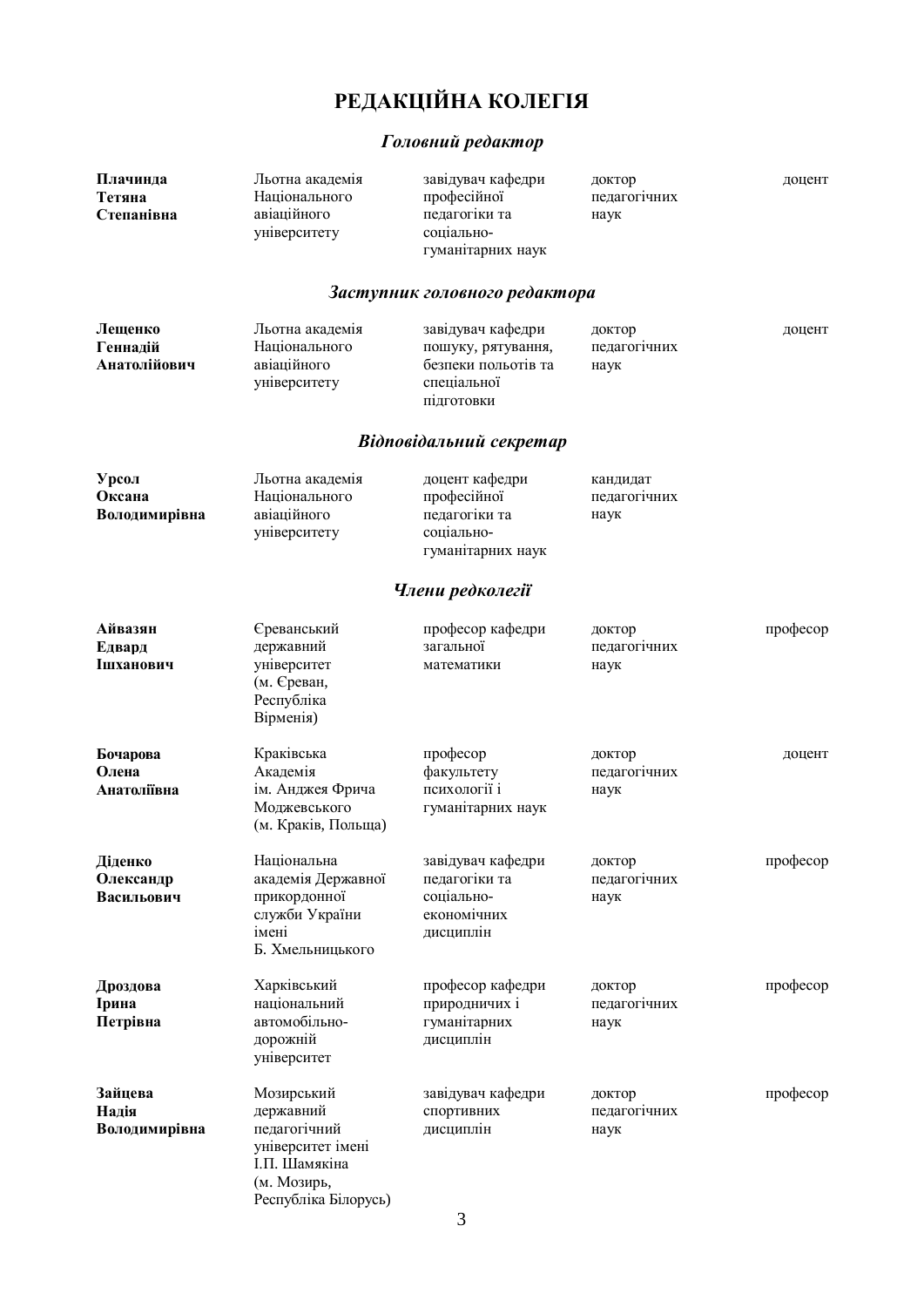| Макаров<br>Роберт<br>Микитович      | Льотна академія<br>Національного<br>авіаційного<br>університету                                       | професор кафедри<br>безпеки польотів                                             | доктор<br>педагогічних<br>наук      | професор                                       |
|-------------------------------------|-------------------------------------------------------------------------------------------------------|----------------------------------------------------------------------------------|-------------------------------------|------------------------------------------------|
| Мельник<br>Юрій<br>Борисович        | Національна<br>академія<br>Національної<br>гвардії України                                            | професор кафедри<br>психології та<br>педагогіки                                  | кандидат<br>педагогічних<br>наук    | доцент                                         |
| Москаленко<br>Олена<br>Іванівна     | Льотна академія<br>Національного<br>авіаційного<br>університету                                       | доцент кафедри<br>іноземних мов                                                  | доктор<br>педагогічних<br>наук      | доцент                                         |
| Раймундас<br>Жалтаускас             | Литовський<br>едукологічний<br>університет<br>(м. Вільнюс,<br>Республіка Литва)                       | завідувач відділом<br>з наукової частини                                         | доктор<br>фізичних наук і<br>фізики | доцент,<br>старший<br>науковий<br>співробітник |
| Скляренко<br>Інна<br><b>Юріївна</b> | Державний<br>університет<br>інфраструктури та<br>технологій                                           | начальник науково-<br>організаційного<br>відділу                                 | кандидат<br>педагогічних<br>наук    | доцент                                         |
| Сущенко<br>Лариса<br>Олександрівна  | Класичний<br>приватний<br>університет,<br>м. Запоріжжя                                                | професор кафедри<br>освіти та<br>управління<br>навчальним<br>закладом            | доктор<br>педагогічних<br>наук      | професор                                       |
| Фроде<br>Нільсон                    | університет<br>Норд<br>(м. Буде, Норвегія)                                                            | начальник відділу<br>маркетингу,<br>стратегії та<br>управління                   | доктор наук                         | професор                                       |
| Черкасов<br>Володимир<br>Федорович  | Центральноукра-<br>їнський державний<br>педагогічний<br>університет імені<br>Володимира<br>Винниченка | завідувач кафедри<br>музично-<br>теоретичних та<br>інструментальних<br>дисциплін | доктор<br>педагогічних<br>наук      | професор                                       |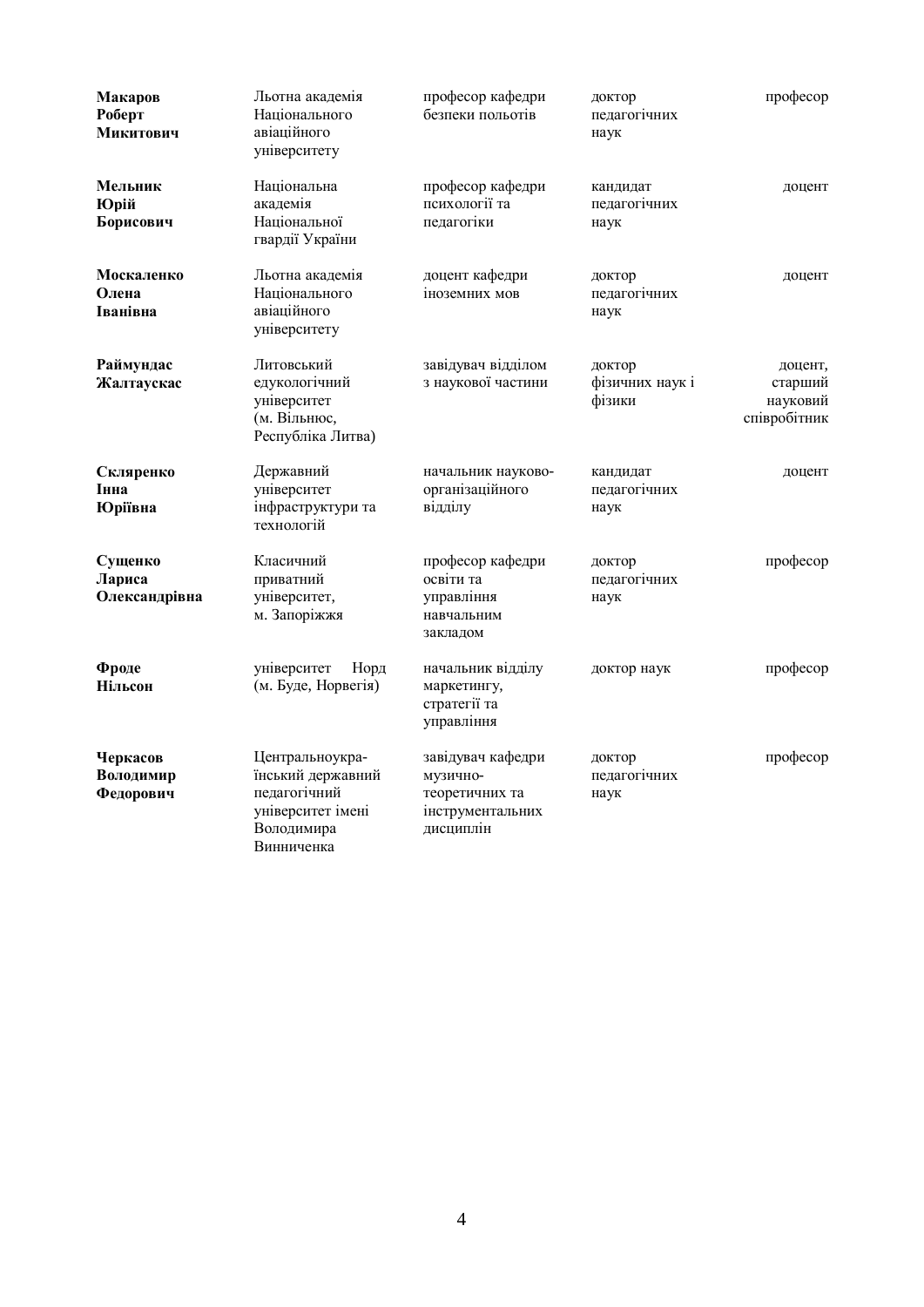## **MINISTRY OF SCIENCE AND EDUCATION OF UKRAINE NATIONAL AVIATION UNIVERSITY FLIGHT ACADEMY OF NATIONAL AVIATION UNIVERSITY**

**ISSN 2522-1477** 

## **SCIENTIFIC BULLETIN OF FLIGHT ACADEMY**

*Section: Pedagogical Sciences* 

**Collection of scientific papers** 

ISSUE 3

Kropivnitskyi 2018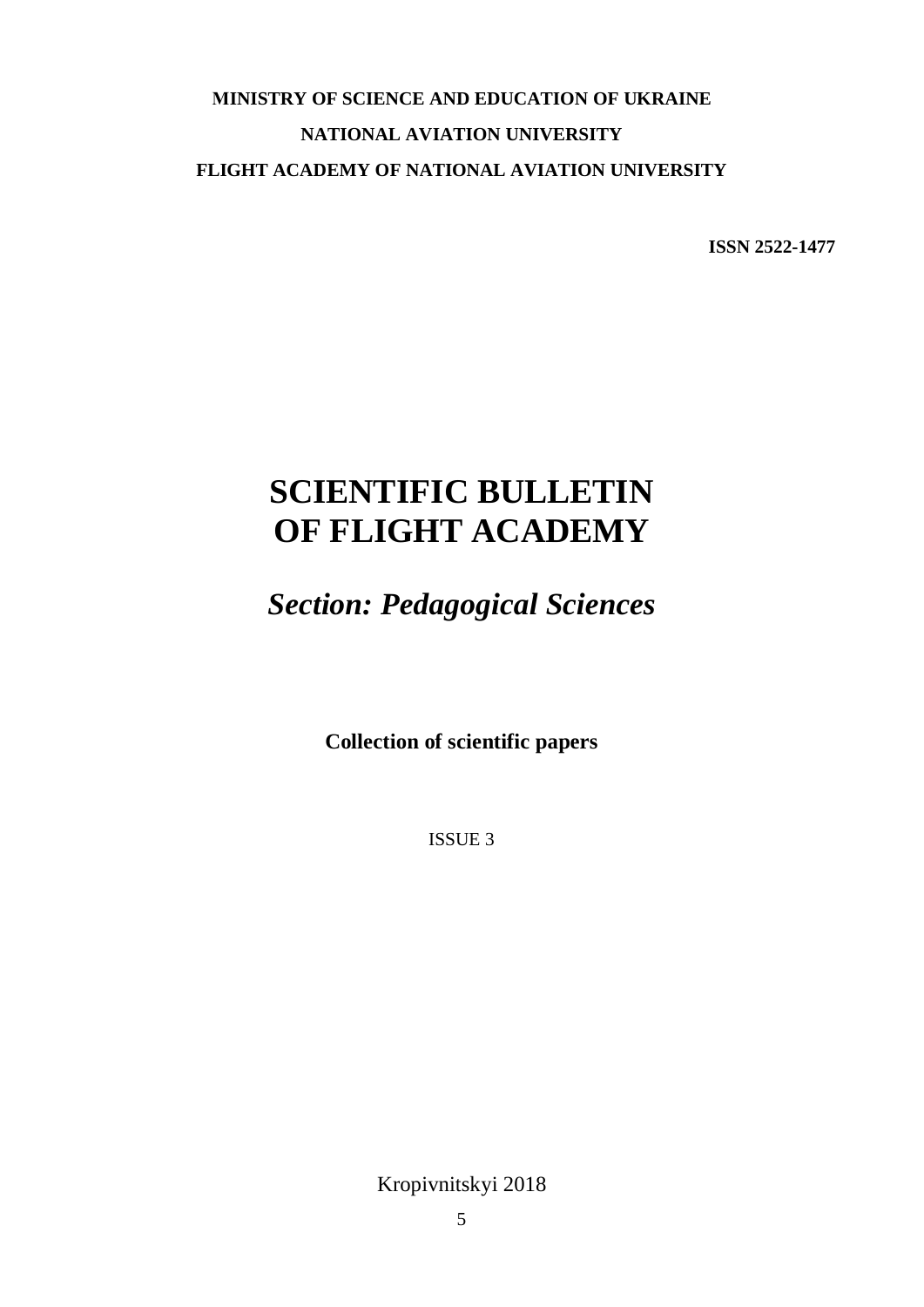*Collection of scientific papers is approved by Academic Board of Flight Academy of National Aviation University (Protocol ʋ 10 from 06.12.2017) and by Academic Board of National Aviation University (Protocol ʋ 2 from 22.02.2018)* 

> *Certificate of state registration*  Printed mass media KB № 22644-12544P from 26.04.2017 Ministry of Justice of Ukraine

*Bulletin is included in Professional Publications List of Ukraine (Order of MSE of Ukraine from April, 4, 2018,*  $\mathcal{N}$ *<sup><i>2326*</sup>

*Bulletin is reviewed by Ukrainian reviewed journal «Dzherelo» (founders: Institute of Information Registration Problems of National Academy of Science of Ukraine, National Library of Ukraine named after V.I. Vernadskyi), Google Scholar.* 

#### **Referents:**

Suschenko T.I. – Doctor of Pedagogical Sciences, Professor Marusynets M.M. – Doctor of Pedagogical Sciences, Professor

**Scientific Bulletin of Flight Academy.** *Section: Pedagogical Sciences*: *Collection of scientific papers* / [editorial board: T.S.Plachynda (editor-in-chief and others)]. – Kropivnitskyi: FA NAU, 2018. – Iss. 3. – 351 p.

Scientific Bulletin of Flight Academy. Section: Pedagogical Sciences represents the articles which highlight modern problems of specialists' professional training in different fields, the analysis of foreign experience of professional training and innovative approaches to professional education in the context of European integration.

The scientific publications are addressed to the scientists and practicing professionals in pedagogics. Collection of scientific papers may be useful for students (cadets), Master students, post-graduate students and all concerned.

Editorial board publishes the articles in authorial release. Authors bear responsibility for authenticity of information, accuracy of facts, quotations, other relevant information.

Provision of authors' copyright of the materials published in Scientific Bulletin.

Address of Editorial Board: 25005, Kropivnitskyi, Str. Dobrovolskogo, 4 tel. 39-44-34; e-mail kafedra.kla.nau@ukr.net

**ISSN 2522-1477**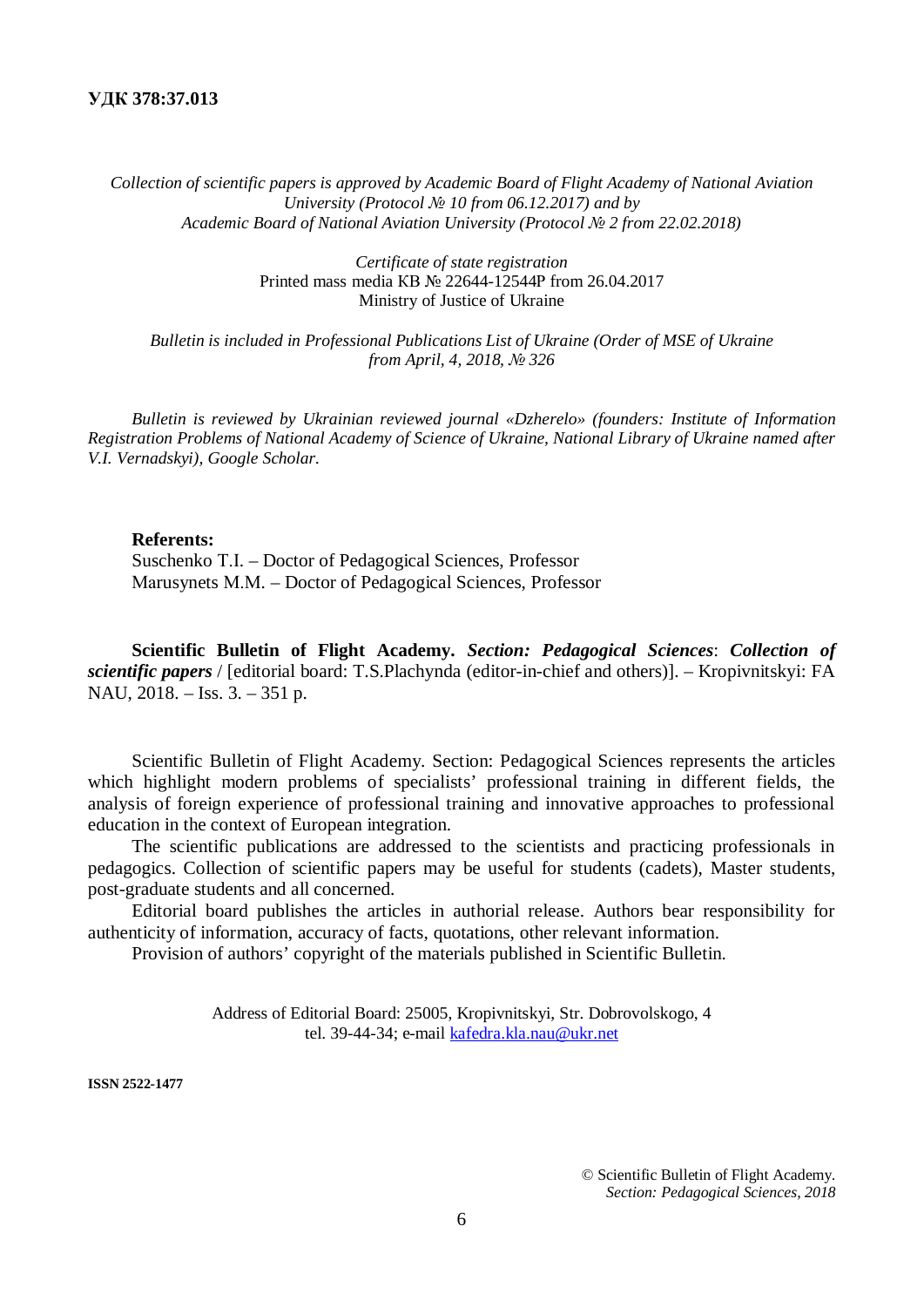## ЗАРУБІЖНИЙ ДОСВІД ПРОФЕСІЙНОЇ ПІДГОТОВКИ ФАХІВЦІВ

| АРУТЮНЯН Н.К.                                                          |
|------------------------------------------------------------------------|
| Акмеологический подход к профессиональной деятельности                 |
|                                                                        |
|                                                                        |
| АШИКЯН А.А.                                                            |
| Соотношения национальных и общечеловеческих ценностей                  |
|                                                                        |
| БОЧАРОВА О.А.                                                          |
|                                                                        |
|                                                                        |
| БХІНДЕР Н.В.                                                           |
| Горизонтальне навчання як організаційно-педагогічна інновація          |
| в процесі професійної підготовки прикордонників у Республіці Індія 201 |
| KARATAJIENĖ D., RIŠKUTĖ-KARINIAUSKIENĖ G.                              |
| The composition principles of fine arts education:                     |
| pedagogical and psychological approach.                                |
|                                                                        |
| РЕДЬКИН В.П., СЕМЕНЕНКО Е.В.                                           |
| Роль образовательного курса «Введение в технический труд»              |
| в формировании профессиональных качеств учителя «Технологии» 211       |
|                                                                        |
| СМОЛИКОВА Т.М.                                                         |
| Формирование предпринимательских компетенций молодежи:                 |
|                                                                        |

## ІННОВАЦІЙНІ ПІДХОДИ ДО ПРОФЕСІЙНОЇ ОСВІТИ *ȼȱȾɉɈȼȱȾɇɈɄɈɇɐȿɉɐȱȲɋɌȺɅɈȽɈɊɈɁȼɂɌɄɍ*

| АЙРАПЕТЯН Л.Х.<br>Артпедагогика как способ формирования художественно- |
|------------------------------------------------------------------------|
| АЛЕКСАНЯН А.С.                                                         |
| Онлайн образование в высшей школе:                                     |
|                                                                        |
| АСМЫКОВИЧ И.К.                                                         |
| Организация НИРС по математике для хорошо успевающих студентов 234     |
| БАГЛАЙ В.І.                                                            |
| Впровадження інноваційних технологій навчання в галузевій              |
|                                                                        |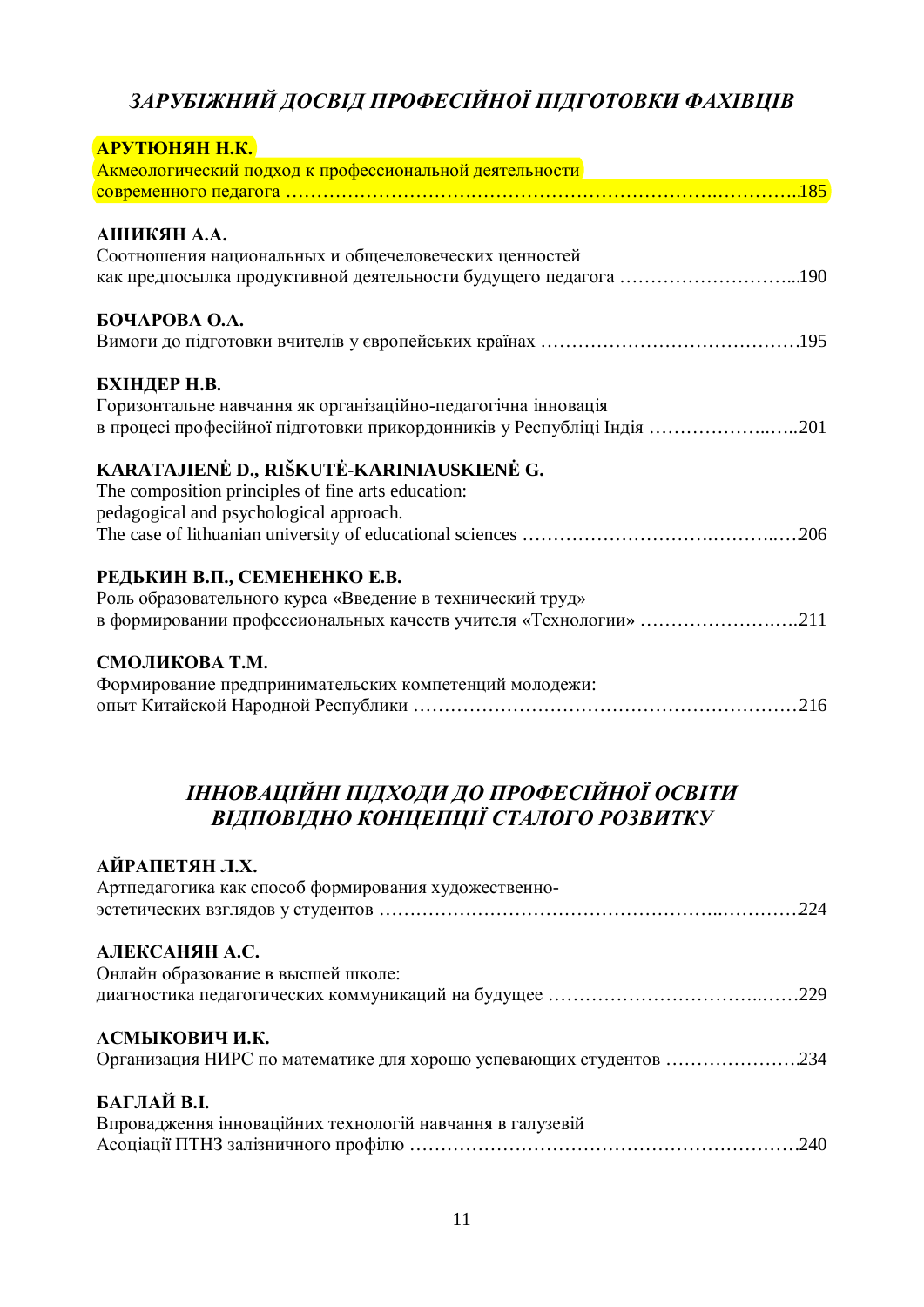## ЗАРУБІЖНИЙ ЛОСВІЛ ПРОФЕСІЙНОЇ ПІЛГОТОВКИ ФАХІВШВ

**ɍȾɄ 37.013** 

#### **ȺɊɍɌɘɇəɇɇɚɡɢɤɄɚɪɚɩɟɬɨɜɧɚ,**

доктор педагогических наук, профессор, заведующая кафедрой педагогики, Ереванский государственный университет, Республика Армения

### АКМЕОЛОГИЧЕСКИЙ ПОДХОД К ПРОФЕССИОНАЛЬНОЙ ДЕЯТЕЛЬНОСТИ СОВРЕМЕННОГО ПЕДАГОГА

В статье представлены иели, задачи акмеологии и в частности педагогической акмеологии, а также акмеологический подход в профессиональной образовательной системе. Проведен анализ понятия «профессионализма педагога», после чего рассмотрена *ɚɤɦɟɨɝɪɚɦɦɚɩɟɞɚɝɨɝɚɫɢɧɬɟɪɟɫɧɵɦɢɤɨɦɦɟɧɬɚɪɢɹɦɢ.* 

 $B$  статье трактуются пути, этапы и уровни формирования акмеограммы педагога, придающие ей целлостность.

Статья заканчивается представлением современных требований к педагогуноватору, исполняющему главную роль в инновационной педагогической деятельности.

**Ключевые слова:** Педагогическая деятельность, педагогическая акмеология,  $a$ кмеологический подход, профессионализм педагога, акмеограмма, педагогическое  $Macmepcme$ о, педагогическая креативность, педагог-исследователь, педагог-новатор.

Постановка проблемы. Акмеологический подход к профессиональной деятельности педагога 21-го века является одним из главных вопросов в педагогике данного периода, так как сегодня для развития науки и образования в условиях постоянно меняющегося мира и прогресса в технологии необходимы специалисты с высоким уровнем профессионализма. Во всем мире, как и среди нас, существует недостаток педагогов, достигших вершин в своей профессиональной деятельности. Этим и обусловлен выбор, а также изучение данной проблемы.

Анализ последних исследований и публикаций. Наше первое исследование, относящееся к педагогической акмеологии, а также данная статья, касающаяся акмеологического подхода к профессиональной деятельности современного педагога, являются первыми исследованиями, проводимыми в Армении. Изучение педагогической акмеологии, как научной отрасли, проводится нами (Н. К. Арутюнян) с 2016 года и все еще нуждается в дальнейшем рассмотрении многих вопросов.

В зарубежных же странах существуют интересные исследования, касающиеся как педагогической акмеологии, так и акмеограммы педагога. Эти вопросы затрагивают в своих исследованиях А. А. Деркач «Акмеология», Н. В. Кузьмина «Акмеология» и А. А. Бодалев «Вершина в развитии взрослого человека», которые в своих работах предоставили своеобразные подходы к рассматриваемым вопросам.

Цель статьи. Целью данного исследования является представление цели, задач педагогической акмеологии, а также анализирование понятий «профессионализм педагога» и «акмеограмма педагога», предлагая им интересные комментарии. Целью данной статьи является также рассматрение путей, этапов и уровней формирования акмеограммы педагога.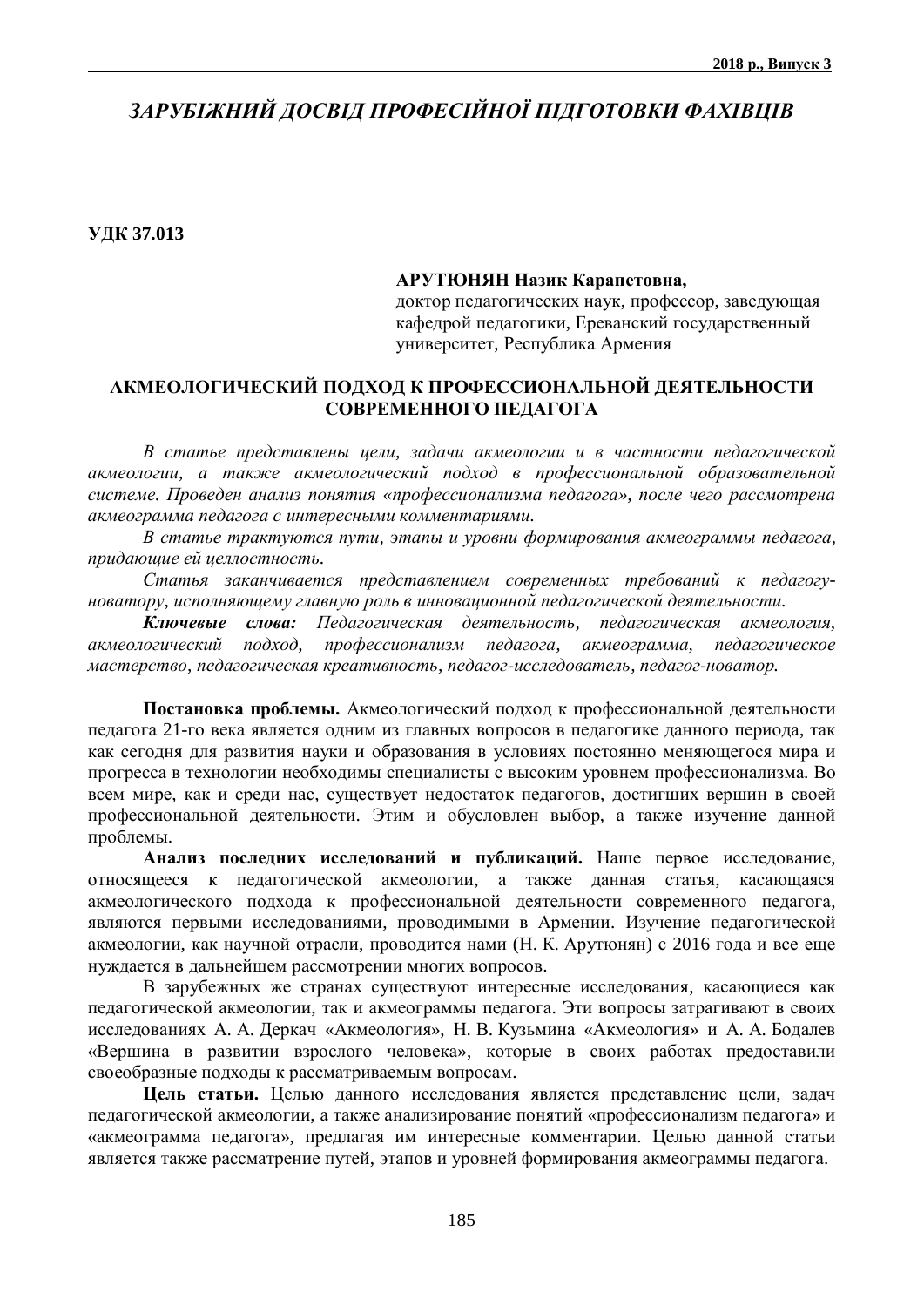Изл**ожение основного материала.** Акмеология – наука о закономерностях, условиях, факторах и стимулах, содействующих или препятствующих самореализации творческих потенциалов зрелых людей в процессе самодвижения к вершинам профессионализма и продуктивности созидательной деятельности, воплощаемой в социально значимых продуктах культуры, искусства, литературы, науки, техники, образования, а также в самом человеке Н. В Кузьмина [4, с. 116].

Согласно А. А. Деркачу и А. А. Бодалеву акмеология – наука, возникшая на стыке естественных, общественных, гуманитарных и технических дисциплин и изучающая закономерности и механизмы развития человека на ступени его зрелости особенно при достижении им наиболее высокого уровня в этом развитии [2, с. 14; 1, с. 47].

Поскольку акмеология – комплексная наука, к настоящему времени ею уже выработаны и обобщены значительное множество данных, освещающих феноменологию, закономерности и механизмы движения к вершинам не индивидного и не личностного развития, а по существу – профессионального в различных сферах профессиональной деятельности, то эти результаты, без сомнения, представляют интерес для педагогики.

Педагогическая акмеология – это наука о путях достижения профессионализма и компетентности в пелагогической леятельности.

Акмеологический подход в современной системе профессионального образования состоит в обеспечении усиления профессиональной мотивации, стимулирования реализации творческого потенциала, выявления и плодотворного использования личностных ресурсов для достижения успеха в профессиональной деятельности педагога.

Одно из центральных понятий педагогической акмеологии - понятие профессионализма педагога. Под ним понимается интегральная характеристика личности пелагога, предполагающая владение им несколькими видами профессиональной деятельности и наличие у педагога сочетания профессионально важных психологических качеств, которые обеспечивают эффективное решение профессиональных педагогических задач по обучению и воспитанию учащихся.

Профессионализм с позиции акмеологии – это свойство саморазвивающейся личности, осуществляющей движение к «акме» или к вершине мастерства в профессии. Акмеология изучает основные подходы к развитию профессионала, а также те факторы, условия, механизмы, которые определяют успешность совершенствования и самосовершенствования личности, полноту ее самореализации в профессии и в жизни в целом.

Говоря о высоком профессионализме человека, имеется ввиду не только яркое развитие способности, но и глубокие и широкие знания в той области деятельности, в которой этот профессионализм проявляется, а также нестандартное владение умениями, необходимыми для успешного выполнения этой деятельности.

Профессионализм педагога – это интегральная психологическая характеристика личности педагога, включающая наличие видов профессиональной деятельности и сочетание личностных профессионально важных качеств, обеспечивающих эффективное решение профессиональных задач по обучению и воспитанию подрастающего поколения, а также задач профессионального самосовершенствования.

Под акмеограммой педагога подразумевается программа продвижения педагога к вершинам профессионализма, к его профессиональному акме. Это документ, в котором отражена индивидуальная «траектория» восхождения данного конкретного педагога к вершинам профессионализма, программа перехода от одного уровня профессионализма к другому, более высокому. Акмеограмма педагога является средством продвижения педагога к профессионализму, к достижению педагогом своего профессионального акме, а также средством самоконтроля за этим движением [3, с. 56].

По мнению В. Г. Зазыкина акмеограмма – основной метод акмеографического подхода, представляет собой систему требований, условий и факторов, способствующих прогрессивному развитию и прежде всего развитию профессионализма личности и деятельности конкретных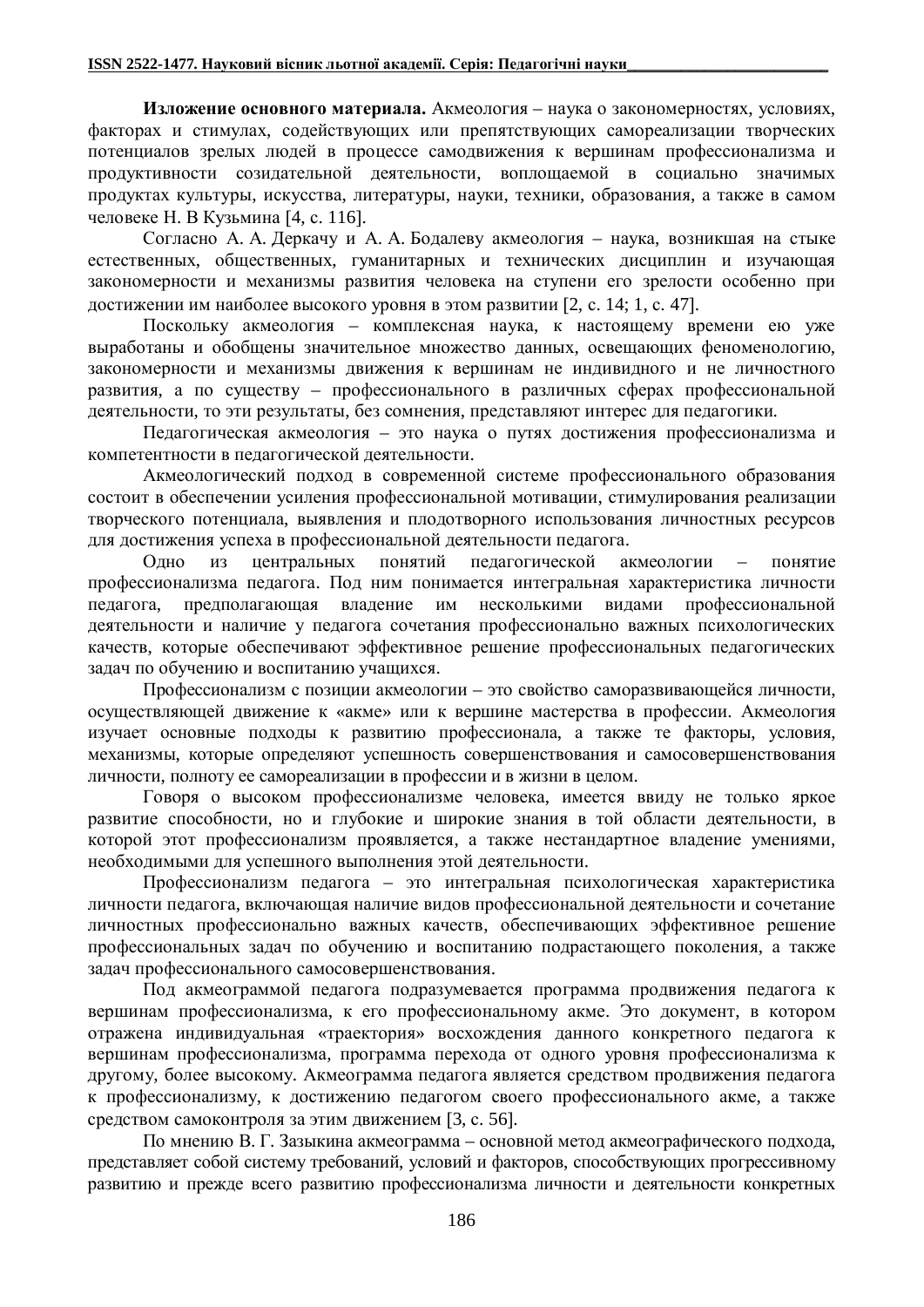субъектов труда. Акмеограмма всегда индивидуальна, формально она представляет собой индивидуальный «срез» потенциального субъекта деятельности, его возможностей и перспектив, компенсируемых и некомпенсируемых свойств. Акмеограмма является обобщающей категорией по отношению к профессиограмме и психограмме [6].

Акмеограмму педагога целесообразно соотнести с профессиограммой педагога. Профессиограмма отражает социальные требования к профессиональной деятельности и личности специалиста. В профессиограмме отражается перечень социально одобряемых профессиональных задач, профессиональных приемов и технологий, а также перечень желательных для данной профессии качеств личности специалиста. В литературе описан ряд вариантов профессиограммы педагога (А. К. Маркова, В. А. Сластенин, Л. Ф. Спирин и др.).

Профессиограмма педагога раскрывает особенности успешного выполнения профессиональной деятельности, требования к достижению социально приемлемого результата.

Акмеограмма педагога выявляет пути продвижения педагога к более высоким уровням профессионализма. Поэтому акмеограмма может включать в свою структуру задачи профессионального совершенствования педагога (например, овладение новыми методами обучения, выработку своего индивидуального стиля и др.), способы и приемы овладения этим новым уровнем профессионализма (например, посещение и анализ уроков своих коллег, анализ своих педагогических приемов и результатов обученности учащихся и др.), сроки достижения новых, более высоких результатов.

Акмеограмма педагога намечает пути совершенствования профессиональной деятельности и продвижения к новым уровням педагогического мастерства и творчества. Акмеограммы педагога могут отличаться друг от друга по целям (каких новых уровней профессионализма намечается достигнуть), по характеру и динамике траектории (каких новых результатов предлагается достичь путем постепенного систематического продвижения или путем приложения больших усилий и стремительного подъема).

При построении акмеограммы педагога необходимо учитывать, что планирование каждой новой ступени профессионализма, новой профессиональной позиции целесообразно подкреплять определением тех конкретных профессионально важных качеств личности, которые необходимы на этой ступени.

А. А. Деркач отмечает следующие ступени:

• Ступень эрулита требует от пелагога теоретического пелагогического мышления. интереса к изучению другого человека, чувствительности ко всему новому и интересному в науке и практике.

• Ступень мастера означает переход к практическому педагогическому мышлению и воплощению в своей практике лучших образцов профессионального ответа, что требует пелагогического нелеполаганияи наблюлательности, пелагогической интуиции и импровизации.

• Позиция диагноста требует от педагога владения педагогическим диагностическим мышлением, внимания к индивидуальным вариантам психического развития, педагогического чутьяи прогнозирования.

• Ступень гуманиста обеспечивается такими личностными качествами педагога, как гуманистическая ориентация на развитие личности учащихся, педагогическая эмпатия, педагогический такт, профессиональная чувствительность.

• Ступень самодиагноста опирается на такие качества личности педагога, как зрелое профессиональное самоопределение, самосознание, педагогическая рефлексия.

• Позиция новатора, творца требует от педагога гибкого педагогического мышления, педагогической интуиции, импровизации, способности действовать в условиях неопределенности. Педагог-новатор должен также обладать творческими педагогическими способностями, новым педагогическим мышлением, готовностью отойти от штампов и стереотипов, мотивационной активностью, интересом к инновациям.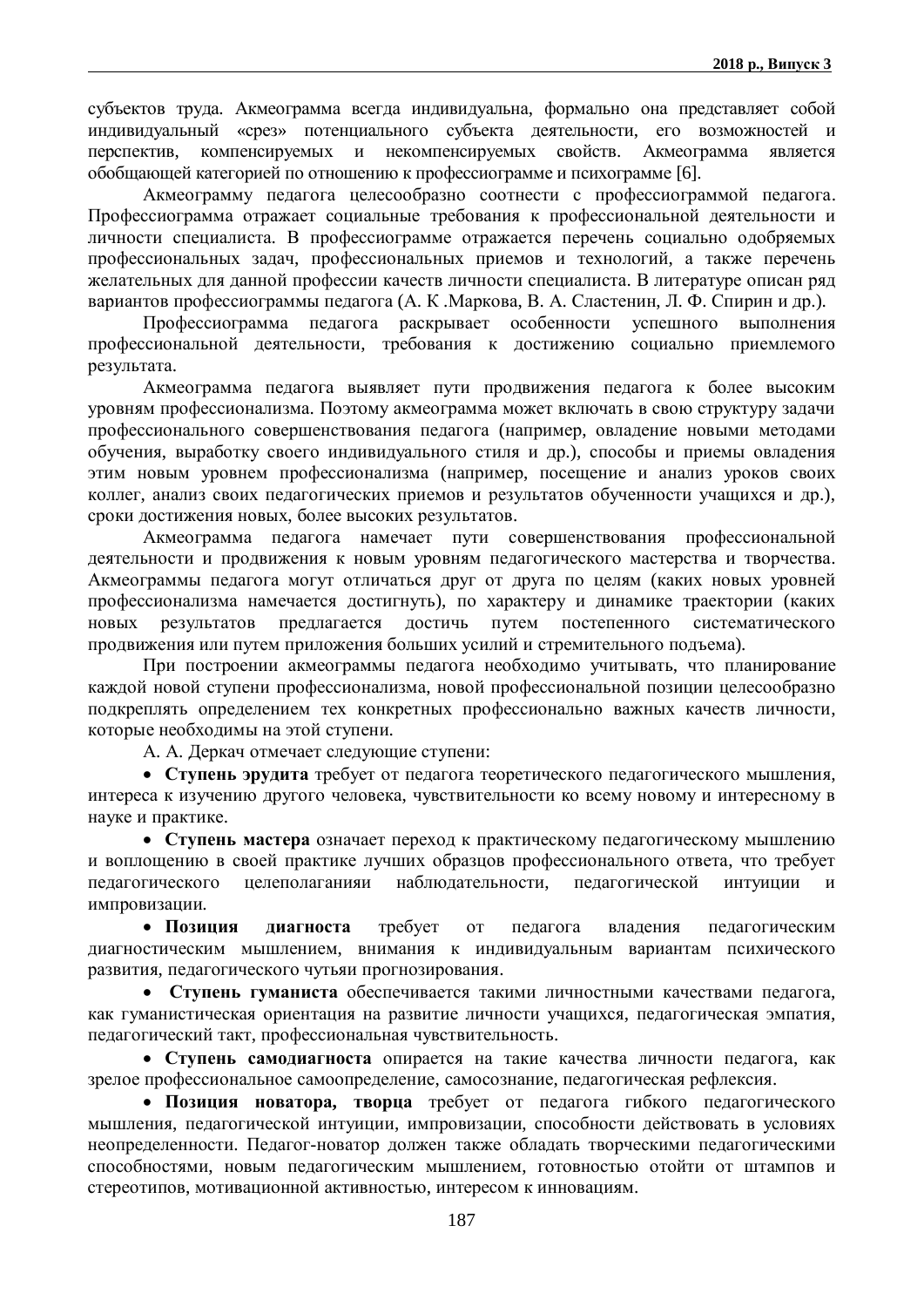• Педагог-исследователь, осуществляющий варьирование условий своей деятельности и прослеживающий изменение результатов, должен владеть исследовательской культурой, перспективным педагогическим целеполаганием.

• Педагог, желающий подняться на ступень осознанной индивидуальности, должен развивать у себя качества самобытности в восприятии профессиональных и жизненных явлений, индивидуального самовыражения в профессиональной деятельности, владения индивидуальным стилем, уважения к индивидуальности других людей.

• Педагог, стремящийся стать участником педагогического сотрудничества, должен анализировать и изучать у себя качества, способности к владению гибкими ролевыми позициями, терпимости, эмпатии. (3, с. 56)

Акмеограмма педагога может включать все названные выше уровни и ступени профессионализма – мастерство, творчество, исследовательский и инновационный подход, саморазвитие, сотрудничество с коллегами. Достижение более высоких уровней профессионализма планируется в акмеограмме через овладение плавными видами педагогической деятельности и развитие новых профессионально важных качеств, что и требуется в 21-ом веке.

Шентральной фигурой инновационно-пелагогической леятельности является пелагогноватор, который может выступать в качестве автора, разработчика, исследователя, пользователя и пропагандиста новых педагогических технологий, теорий, концепций. Педагог-новатор – это педагог, стремящийся к максимальной творческой самореализации, усматривающий противоречия в функционировании, развитии системы образования и создающий на этой основе свои оригинальные способы или даже системы обучения, воспитания, контроля и др.

**Выводы и перспективы дальнейших исследований.** В результате анализа проблемы в данной статье мы пришли к выводу, что в каждой стране для передового развития образования и педагогики необходимы кадры педагога-акмеолога, которые благодаря только своим высококвалифицированным профессиональным знаниям и типом творца-новатора могут продвинуть науку и образование в соответствии с 21-ым веком.

Данное исследование в дальнейшем будет иметь свое продолжение.

#### Список использованных источников

1. Бодалёв А. А. Вершина в развитии взрослого человека: характеристики и условия достижения. – М.: Флинта: Наука, 1998. – 168 с.

2. Деркач А. А., Кузьмина Н. В. Акмеология: пути достижения вершин профессионализма – М.: РАУ, 1993. – 23 с.

3. Акмеология: Учебник / Под общ. ред. А. А. Деркача. М.: Изд-во РАГС, 2002. – 650 с.

4. Кузьмина Н. В. Предмет акмеологии / Н. В. Кузьмина. Санкт-Петербург: Политехника, 2002. – 189 с.

5. Зазыкин В. Г. Краткий акмеологический словарь, М., - 2009.

6. Педагогическая акмеология: коллект. моногр. / [О. Б. Акимова и др.; под ред. О. Б. Акимовой]; Рос. гос. проф.-пед. ун-т. – Екатеринбург: Издательство РГППУ, 2012. –  $250 c.$ 

#### **References**

1. Bodalyov, A.A. (1998)., Vershina v razvitii vzroslogo cheloveka: harakteristiki i usloviya dostizheniya *[The Peak in the Development of the Adult Person].* – M.: Flinta: Nauka. – 168 s. *[in Russia].*

2. Derkach, A.A. Kuz'mina, N.V. (1993). Akmeologiya: puti dostizheniya vershin professionalizma *[Acmeology].* M.: RAU, 1993. 23 s. *[in Russia].*

3. Akmeologiya, (2002). *[Acmeology].* Uchebnik / Pod obshch. red. A.A. Derkacha. M.: Izdvo RAGS.– 650 s. *[in Russia].*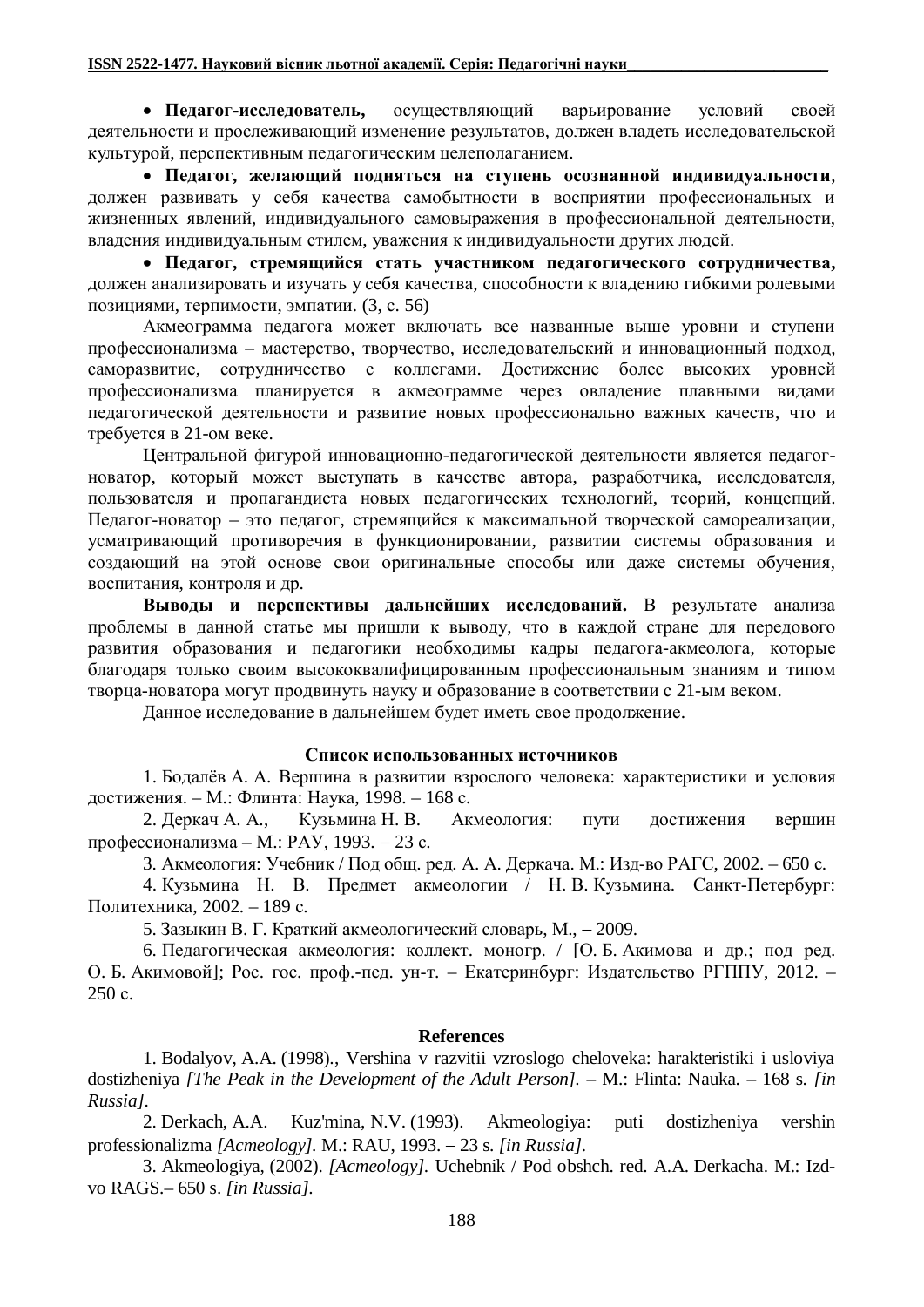4. Kuz'mina, N.V. (2002). Predmet akmeologii *[The Subject of Acmeology].* / N.V. Kuz'mina. Sankt-Peterburg: Politekhnika.– 189 s. *[in Russia].*

5. Zazykin, V.G. (2009). Kratkij akmeologicheskij slovar' *[Short Acmeological Dictionary].* M. *[in Russia].*

6. Pedagogicheskaya akmeologiya: kollekt. monogr. *[O.V. Akimova i dr.; pod red. O.V. Akimovoj]*; Ros. gos. prof.-ped. un-t. – Ekaterinburg: Izdatel'stvo RGPPU, 2012. – 250 s. *[in Russia].*

**HARUTYUNYAN Nazik**, Prof. Dr. of Educational Sciences Head of Department of Pedagogy, YSU, Armenia.

#### **ACMEOLOGICAL APPROACH TO THE PROFESSIONAL ACTIVITY OF A MODERN PEDAGOGUE**

*Abstract. The present article presents aims and objectives of acmeology and pedagogical acmeology, as well as acmeological approach in professional education system. The concept of "professionalism of pedagogue" is analyzed, which is followed by the pedagogical acmeogramm, performing interesting comments.* 

*Steps, positions and levels of pedagogical acmeogramm are discussed, which makes it complete.* 

*The question is stated in the article that the pedagogical acmeogramm outlines new progressive ways of professional improvement, pedagogical mastery and creativity. The acmeogramms of pedagogue can be differentiated with the aims (wich levels of professionality are outlined to be achieved), with the characteristic and movement of trajectory (which new results are proposed to be achieved through gradual systematic advancement or by applying greater effort and rapid upsurge).* 

*Acmeological approach to the professional activity of pedagogue is contemporary requirement, because it is needed the staff with high professional level for the development of science and education in the current changing word and in the conditions of contemporary technologies.* 

*The article ends with the introduction of modern requirements for pedagogue-innovator, who is the main character of innovation-pedagogical activity.* 

*We have get a conclusion, as a result of the analyses of the problem in the article, that we need a pedagogue-acmeologists in each country, and we can state that professional knowledge, creative-innovative qualities of them can promote to the enhancement of the science and education, walking parallel to the 21st century.* 

*Key words: Professional activity; pedagogical acmeology; acmeological approach; pedagogical professionalism; acmeogramm; pedagogical skill; pedagogical creativity; pedagogueresearcher; pedagogue-innovator.* 

> *Ɉɞɟɪɠɚɧɨɪɟɞɚɤɰɿɽɸ: 05.02.2018 ɪ. ɉɪɢɣɧɹɬɨɞɨɩɭɛɥɿɤɚɰɿʀ: 16.02.2018 ɪ.*